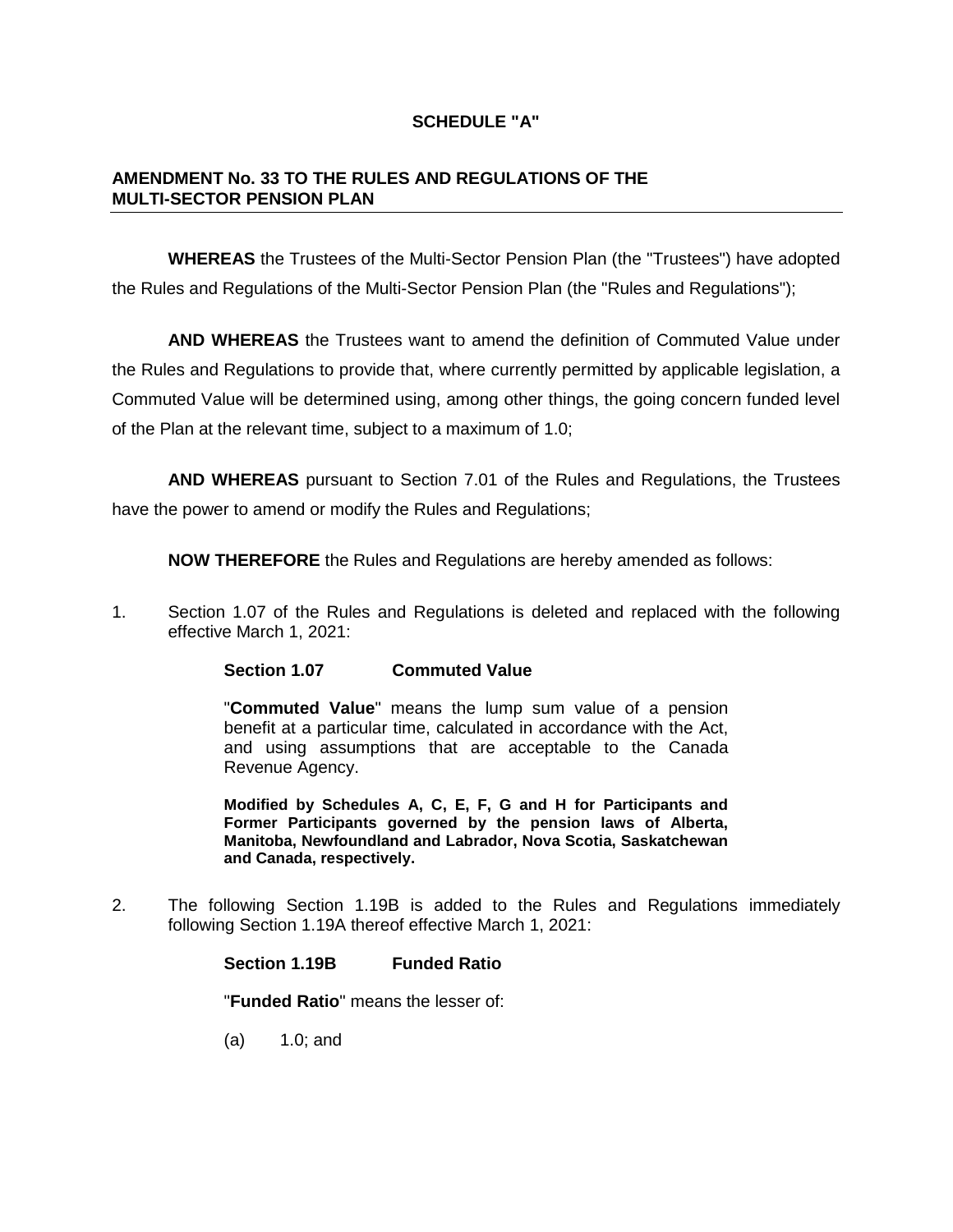- (b) the going concern funded level of the Plan as determined by the Plan's Actuary on a quarterly basis using methods and assumptions that are in accordance with accepted actuarial practice and using the market value of the Plan assets or as otherwise required by the Act.
- 3. The following paragraph 1.1 is added to Schedule "A" Alberta of the Rules and Regulations immediately following paragraph 1 thereof effective March 1, 2021:

# 1.1. **Section 1.07 – Commuted Value**

In respect of a Participant or Former Participant subject to the pension laws of Alberta, Section 1.07 shall read as follows:

"**Commuted Value**" when used in reference to a Participant or Former Participant subject to the pension laws of Alberta, means the product of,

- (i) the lump sum value of a pension benefit at a particular time, calculated in accordance with the Act, and using assumptions that are acceptable to the Canada Revenue Agency; and
- (ii) the most recently determined Funded Ratio as of the relevant time or such other Funded Ratio required by the Act.
- 4. The following paragraph 1.1 is added to Schedule "C" Manitoba of the Rules and Regulations immediately following paragraph 1 thereof effective March 1, 2021:

# 1.1 **Section 1.07 – Commuted Value**

In respect of a Participant or Former Participant subject to the pension laws of Manitoba, Section 1.07 shall read as follows:

"**Commuted Value**" when used in reference to a Participant or Former Participant subject to the pension laws of Manitoba, means the product of,

- (i) the lump sum value of a pension benefit at a particular time, calculated in accordance with the Act, and using assumptions that are acceptable to the Canada Revenue Agency; and
- (ii) the most recently determined Funded Ratio as of the relevant time or such other Funded Ratio required by the Act.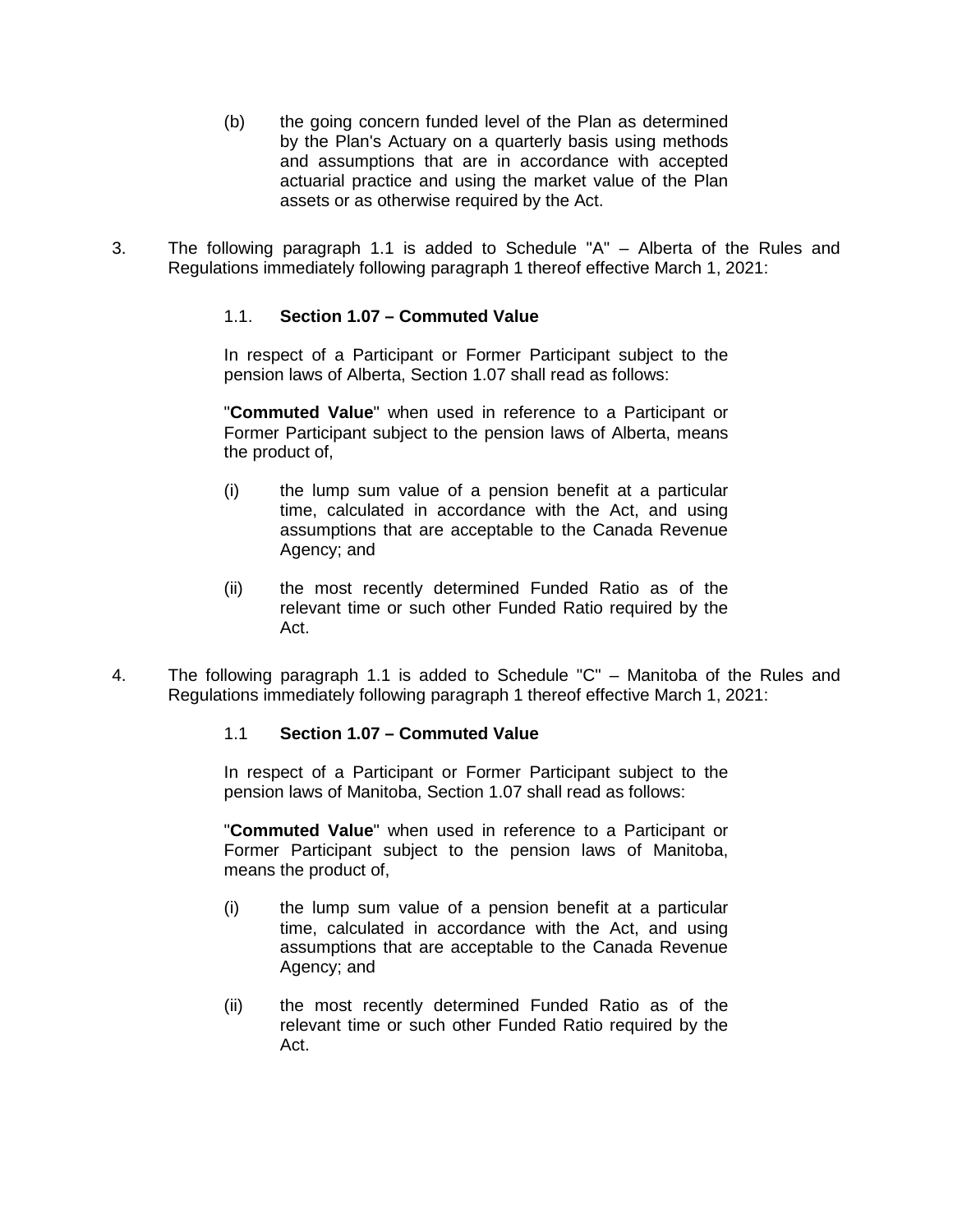5. The following paragraph 1.1 is added to Schedule "E" - Newfoundland and Labrador of the Rules and Regulations immediately following paragraph 1 thereof effective March 1,  $2021$ 

# 1.1 **Section 1.07 – Commuted Value**

In respect of a Participant or Former Participant subject to the pension laws of Newfoundland and Labrador, Section 1.07 shall read as follows:

"**Commuted Value**" when used in reference to a Participant or Former Participant subject to the pension laws of Newfoundland and Labrador, means the product of,

- (i) the lump sum value of a pension benefit at a particular time, calculated in accordance with the Act, and using assumptions that are acceptable to the Canada Revenue Agency; and
- (ii) the most recently determined Funded Ratio as of the relevant time or such other Funded Ratio required by the Act.
- 6. The following paragraph 1.1 is added to Schedule "F" Nova Scotia of the Rules and Regulations immediately following paragraph 1 thereof effective March 1, 2021:

# 1.1 **Section 1.07 – Commuted Value**

In respect of a Participant or Former Participant subject to the pension laws of Nova Scotia, Section 1.07 shall read as follows:

"**Commuted Value**" when used in reference to a Participant or Former Participant subject to the pension laws of Nova Scotia, means the product of,

- (i) the lump sum value of a pension benefit at a particular time, calculated in accordance with the Act, and using assumptions that are acceptable to the Canada Revenue Agency; and
- (ii) the most recently determined Funded Ratio as of the relevant time or such other Funded Ratio required by the Act.
- 7. The following paragraph 1.1 is added to Schedule "G" Saskatchewan of the Rules and Regulations immediately following paragraph 1 thereof effective March 1, 2021:

# 1.1 **Section 1.07 – Commuted Value**

In respect of a Participant or Former Participant subject to the pension laws of Saskatchewan, Section 1.07 shall read as follows: